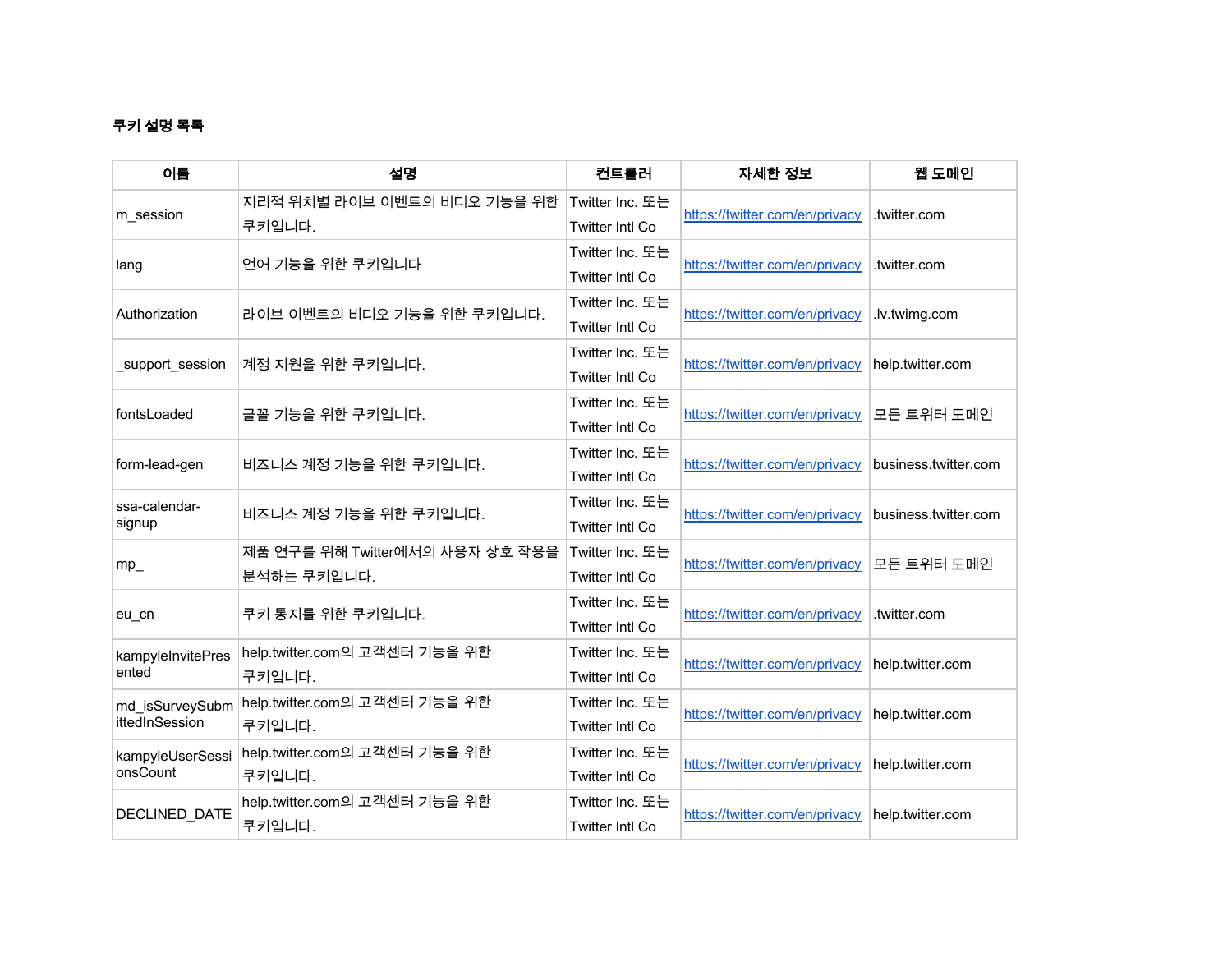| <b>LAST INVITATIO</b><br>N VIEW | help.twitter.com의 고객센터 기능을 위한<br>쿠키입니다. | Twitter Inc. 또는<br>Twitter Intl Co        | https://twitter.com/en/privacy             | help.twitter.com |
|---------------------------------|-----------------------------------------|-------------------------------------------|--------------------------------------------|------------------|
| kampyle_userid                  | help.twitter.com의 고객센터 기능을 위한<br>쿠키입니다. | Twitter Inc. 또는<br><b>Twitter Intl Co</b> | https://twitter.com/en/privacy             | help.twitter.com |
| cd_user_id                      | help.twitter.com의 고객센터 기능을 위한<br>쿠키입니다. | Twitter Inc. 또는<br><b>Twitter Intl Co</b> | https://twitter.com/en/privacy             | help.twitter.com |
| kampyleUserPerce<br>ntile       | help.twitter.com의 고객센터 기능을 위한<br>쿠키입니다. | Twitter Inc. 또는<br><b>Twitter Intl Co</b> | https://twitter.com/en/privacy             | help.twitter.com |
| kampyleSessionPa<br>geCounter   | help.twitter.com의 고객센터 기능을 위한<br>쿠키입니다. | Twitter Inc. 또는<br>Twitter Intl Co        | https://twitter.com/en/privacy             | help.twitter.com |
| backendDataInSes<br>sionFlag    | help.twitter.com의 고객센터 기능을 위한<br>쿠키입니다. | Twitter Inc. 또는<br><b>Twitter Intl Co</b> | https://twitter.com/en/privacy             | help.twitter.com |
| SUBMITTED_DAT<br>Е              | help.twitter.com의 고객센터 기능을 위한<br>쿠키입니다. | Twitter Inc. 또는<br>Twitter Intl Co        | https://twitter.com/en/privacy             | help.twitter.com |
| kampyleUserSessi<br>onCount     | help.twitter.com의 고객센터 기능을 위한<br>쿠키입니다. | Twitter Inc. 또는<br><b>Twitter Intl Co</b> | https://twitter.com/en/privacy             | help.twitter.com |
| mdLogger                        | help.twitter.com의 고객센터 기능을 위한<br>쿠키입니다. | Twitter Inc. 또는<br><b>Twitter Intl Co</b> | https://twitter.com/en/privacy             | help.twitter.com |
| aem-lang-<br>preference         | 언어 기능을 위한 쿠키입니다                         | Twitter Inc. 또는<br>Twitter Intl Co        | https://twitter.com/en/privacy             | twitter.com      |
| lang-preference                 | 언어 기능을 위한 쿠키입니다                         | Twitter Inc. 또는<br><b>Twitter Intl Co</b> | https://twitter.com/en/privacy             | 모든 트위터 도메인       |
| csrf_same_site                  | 보안을 위한 쿠키입니다.                           | Twitter Inc. 또는<br><b>Twitter Intl Co</b> | https://twitter.com/en/privacy             | .twitter.com     |
| csrftoken                       | MoPub 인증을 위한 쿠키입니다.                     | MoPub                                     | https://www.mopub.com/en/l<br>egal/privacy | app.mopub.com    |
| csrftoken                       | MoPub 인증을 위한 쿠키입니다.                     | <b>MoPub</b>                              | https://www.mopub.com/en/l<br>egal/privacy | demand.mopub.com |
| ads_prefs                       | 광고 추적 거부를 위한 쿠키입니다.                     | Twitter Inc. 또는<br><b>Twitter Intl Co</b> | https://twitter.com/en/privacy             | .twitter.com     |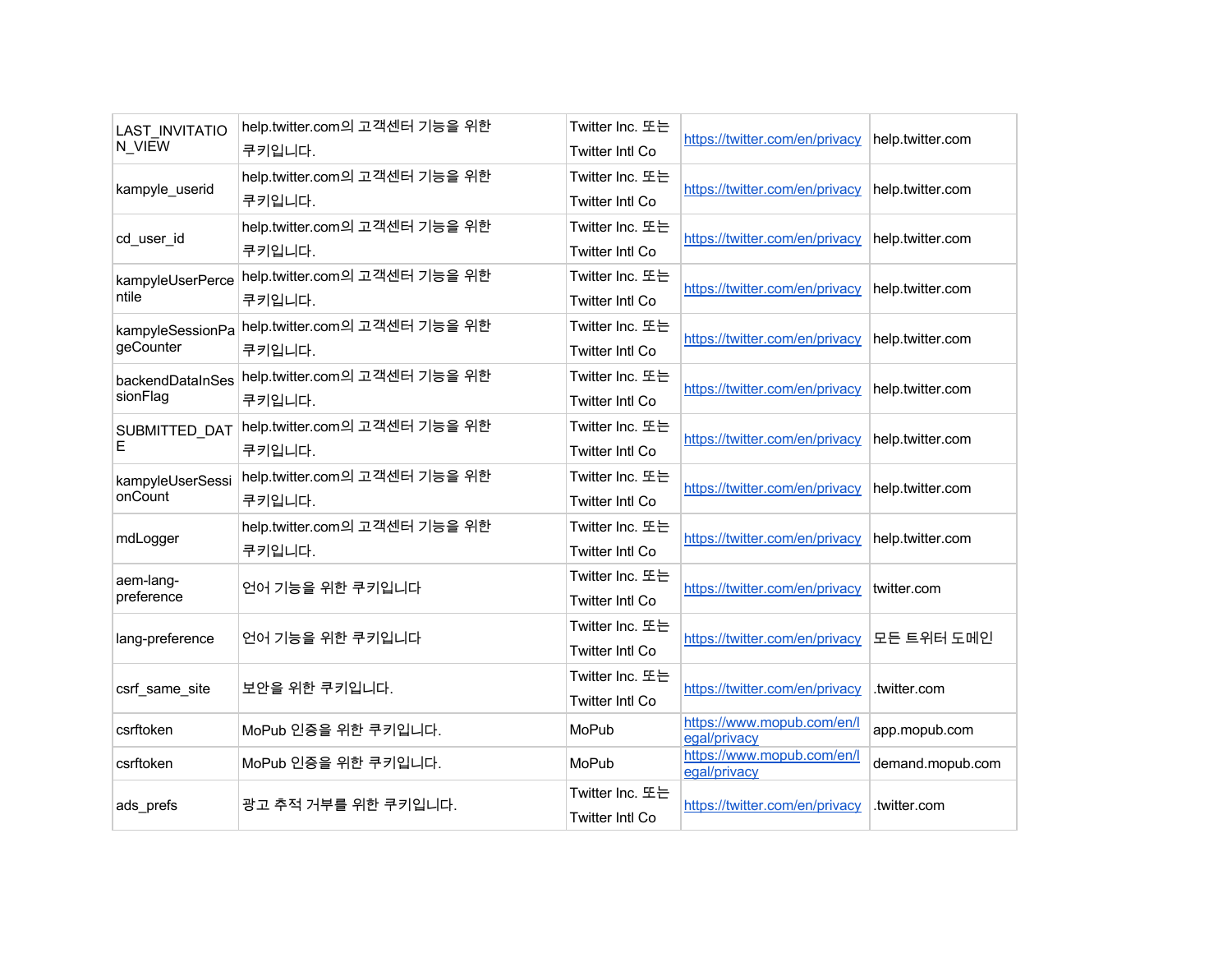| auth token             | 계정 로그인 및 인증을 위한 쿠키입니다.                | Twitter Inc. 또는<br><b>Twitter Intl Co</b> | https://twitter.com/en/privacy                                                                                                                                                                                           | .twitter.com       |
|------------------------|---------------------------------------|-------------------------------------------|--------------------------------------------------------------------------------------------------------------------------------------------------------------------------------------------------------------------------|--------------------|
| twid                   | 인증을 위한 쿠키입니다.                         | Twitter Inc. 또는<br>Twitter Intl Co        | https://twitter.com/en/privacy                                                                                                                                                                                           | .twitter.com       |
| CO                     | 테스트 기능을 위한 쿠키입니다.                     | Twitter Inc. 또는<br><b>Twitter Intl Co</b> | https://twitter.com/en/privacy                                                                                                                                                                                           | .twitter.com       |
| night_mode             | 다크모드 기능을 위한 쿠키입니다.                    | Twitter Inc. 또는<br><b>Twitter Intl Co</b> | https://twitter.com/en/privacy                                                                                                                                                                                           | .twitter.com       |
| mbox                   | developer.twitter.com의 마케팅을 위한 쿠키입니다. | Twitter Inc. 또는<br><b>Twitter Intl Co</b> | https://twitter.com/en/privacy<br>https://experienceleague.ado<br>be.com/docs/target/using/im<br>plement-target/before-<br>implement/privacy/cmp-<br>privacy-and-general-data-<br>protection-<br>regulation.html?lang=en | .twitter.com       |
| studio_account         | 트위터 Media Studio 인증을 위한 쿠키입니다.        | Twitter Inc. 또는<br><b>Twitter Intl Co</b> | https://twitter.com/en/privacy                                                                                                                                                                                           | .twitter.com       |
| email_uid              | SMS를 통한 인증을 위한 쿠키입니다.                 | Twitter Inc. 또는<br>Twitter Intl Co        | https://twitter.com/en/privacy                                                                                                                                                                                           | twitter.com        |
| cms-csp-nonce          | 보안을 위한 쿠키입니다.                         | Twitter Inc. 또는<br><b>Twitter Intl Co</b> | https://twitter.com/en/privacy                                                                                                                                                                                           | .twitter.com       |
| kdt                    | 알려진 디바이스를 인증하기 위한 쿠키입니다.              | Twitter Inc. 또는<br><b>Twitter Intl Co</b> | https://twitter.com/en/privacy                                                                                                                                                                                           | .twitter.com       |
| _mb_tk                 | 모바일 웹에서 인증을 위해 사용되는 쿠키입니다.            | Twitter Inc. 또는<br>Twitter Intl Co        | https://twitter.com/en/privacy                                                                                                                                                                                           | mobile.twitter.com |
| guest_id_marketin<br>g | 로그아웃 시 마케팅을 위한 쿠키입니다.                 | Twitter Inc. 또는<br><b>Twitter Intl Co</b> | https://twitter.com/en/privacy                                                                                                                                                                                           | .twitter.com       |
| guest_id               | 인증을 위한 쿠키입니다.                         | Twitter Inc. 또는<br>Twitter Intl Co        | https://twitter.com/en/privacy                                                                                                                                                                                           | .twitter.com       |
| muc                    | 봇 감지를 위한 쿠키입니다.                       | Twitter Inc. 또는                           | https://twitter.com/en/privacy                                                                                                                                                                                           | .t.co              |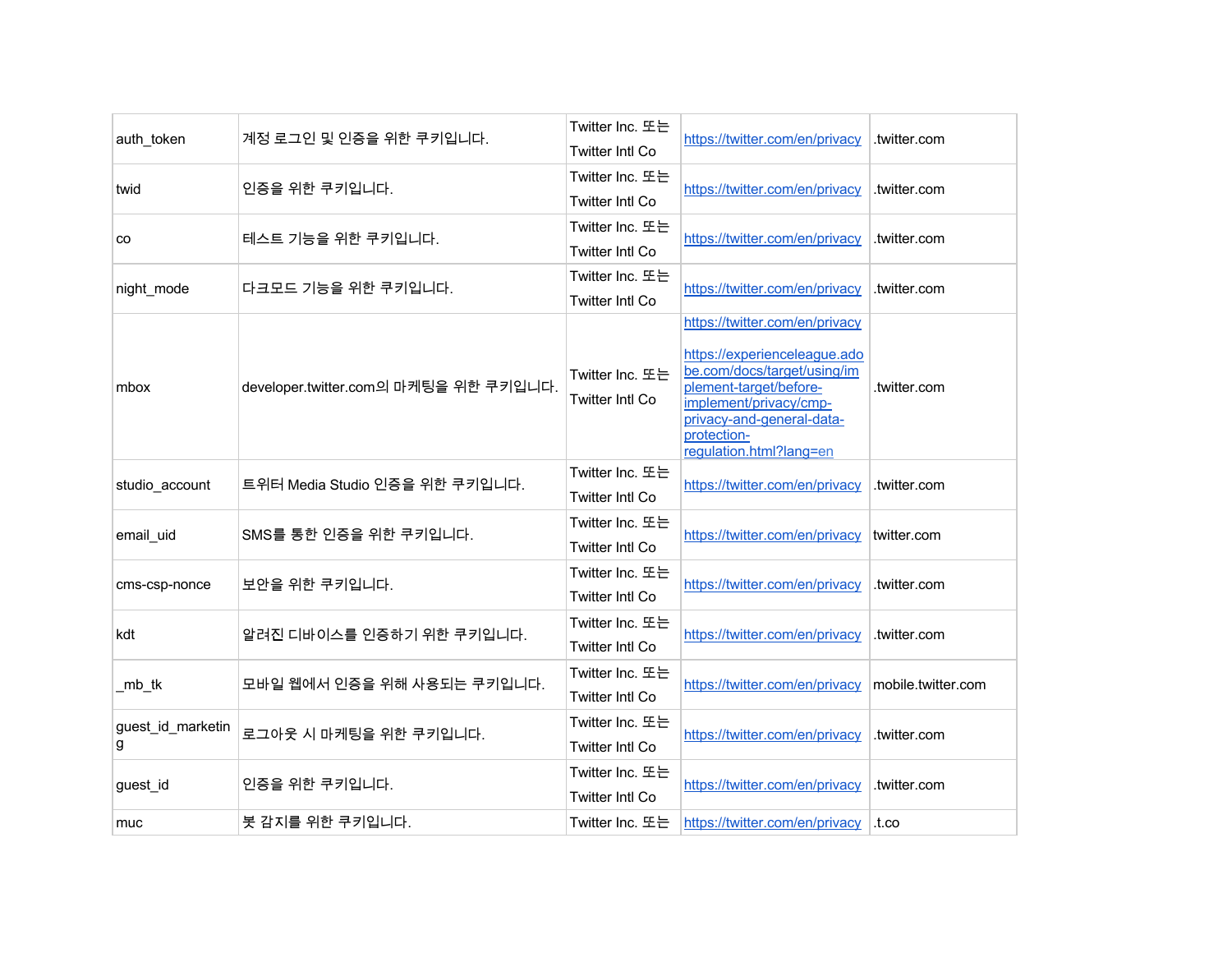|                            |                                       | <b>Twitter Intl Co</b>                    |                                                      |                               |
|----------------------------|---------------------------------------|-------------------------------------------|------------------------------------------------------|-------------------------------|
| personalization id         | 맞춤화된 경험을 위해 트위터 외부 활동을 추적하는<br>쿠키입니다. | Twitter Inc. 또는<br><b>Twitter Intl Co</b> | https://twitter.com/en/privacy                       | .twitter.com                  |
| syndication_guest<br>id    | 트위터 외부의 트윗 비디오 기능을 위한 쿠키입니다.          | Twitter Inc. 또는<br><b>Twitter Intl Co</b> | https://twitter.com/en/privacy                       | .twitter.com                  |
| muc-ads                    | 광고를 위한 쿠키입니다.                         | Twitter Inc. 또는<br><b>Twitter Intl Co</b> | https://twitter.com/en/privacy                       | .t.co                         |
| guest id ads               | 로그아웃 상태에서의 광고를 위한 쿠키입니다.              | Twitter Inc. 또는<br>Twitter Intl Co        | https://twitter.com/en/privacy                       | .twitter.com                  |
| twitter_ads_id             | 광고 맞춤 설정을 위한 쿠키입니다.                   | Twitter Inc. 또는<br><b>Twitter Intl Co</b> | https://twitter.com/en/privacy                       | .twitter.com                  |
| uuid                       | 광고 추적을 위한 쿠키입니다.                      | Twitter Inc. 또는<br>Twitter Intl Co        | https://twitter.com/en/privacy                       | twitter.com                   |
| _ga                        | Google 애널리틱스                          | Google                                    | https://policies.google.com/te<br>chnologies/cookies | .twitter.com                  |
| lv-uid                     | iOS의 비디오 기능을 위한 쿠키입니다.                | Twitter Inc. 또는<br>Twitter Intl Co        | https://twitter.com/en/privacy                       | .twitter.com                  |
| Iv-ctx-                    | 라이브 이벤트의 비디오 기능을 위한 쿠키입니다.            | Twitter Inc. 또는<br><b>Twitter Intl Co</b> | https://twitter.com/en/privacy                       | .t.lv.twimg.com               |
| lv-ctx-zzz                 | 라이브 이벤트의 비디오 기능을 위한 쿠키입니다.            | Twitter Inc. 또는<br>Twitter Intl Co        | https://twitter.com/en/privacy                       | .t.lv.twimg.com               |
|                            | zipbox_auth_token 법적 요청을 위한 쿠키입니다.    | Twitter Inc. 또는<br><b>Twitter Intl Co</b> | https://twitter.com/en/privacy                       | zipbox.twitter.biz            |
| zipbox_forms_auth<br>token | 인증을 위해 사용되는 쿠키입니다.                    | Twitter Inc. 또는<br>Twitter Intl Co        | https://twitter.com/en/privacy                       | legalrequests.twitter.c<br>om |
| sl                         | 웹 인증 및 보안을 위한 쿠키입니다.                  | Twitter Inc. 또는<br><b>Twitter Intl Co</b> | https://twitter.com/en/privacy                       | .twitter.com                  |
| att                        | 인증 및 비밀번호 재설정을 위한 쿠키입니다.              | Twitter Inc. 또는<br><b>Twitter Intl Co</b> | https://twitter.com/en/privacy                       | 모든 트위터 도메인                    |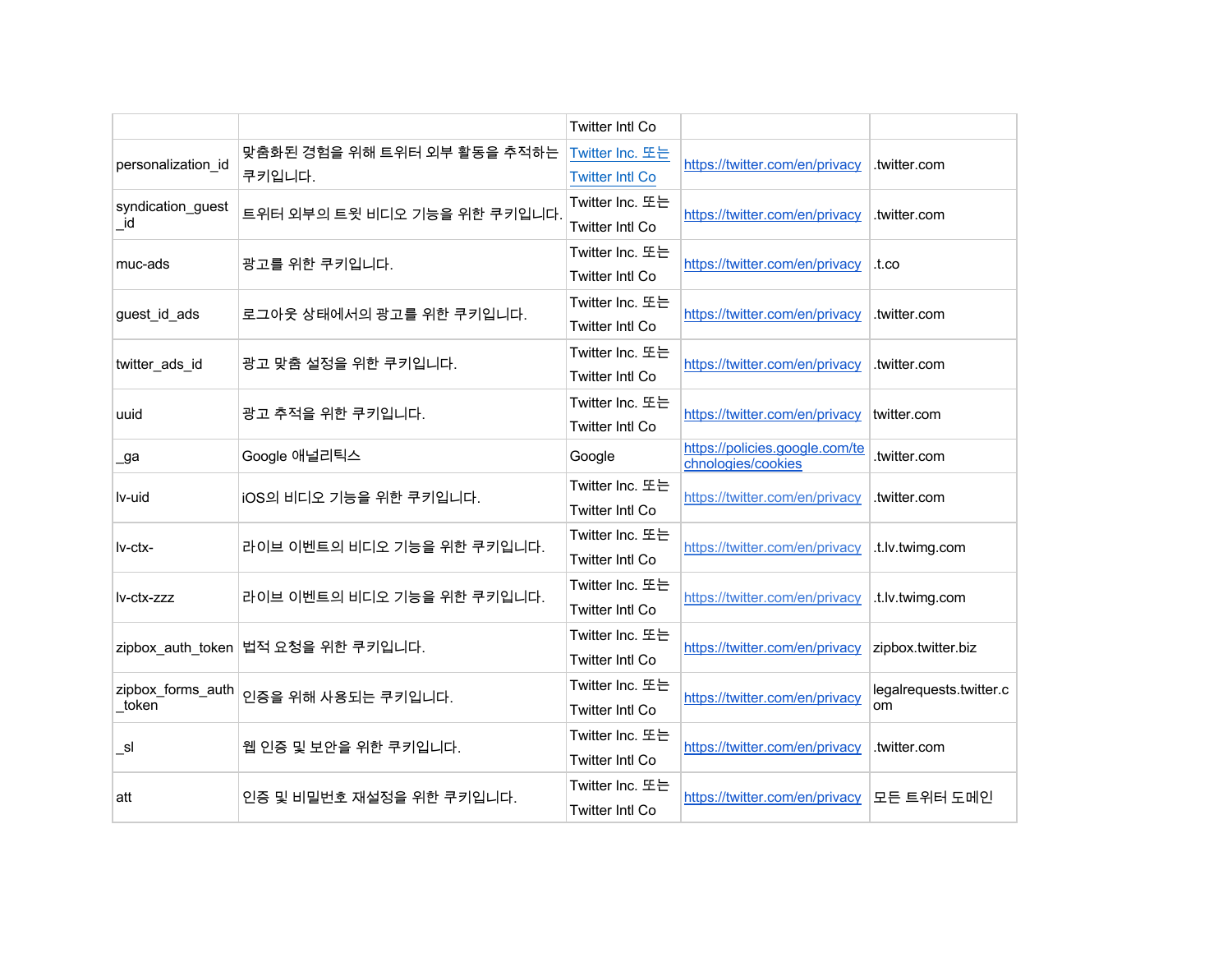| gt                | 외부 앱 기능 및 권한 부여를 위한 쿠키입니다.                | Twitter Inc. 또는<br><b>Twitter Intl Co</b>        | https://twitter.com/en/privacy                            | 모든 트위터 도메인      |
|-------------------|-------------------------------------------|--------------------------------------------------|-----------------------------------------------------------|-----------------|
| daa               | ads.twitter.com의 비즈니스 계정 기능을 위한<br>쿠키입니다. | Twitter Inc. 또는<br><b>Twitter Intl Co</b>        | https://twitter.com/en/privacy                            | .twitter.com    |
| app_shell_visited | 보안 및 기능을 위한 쿠키입니다.                        | Twitter Inc. 또는<br><b>Twitter Intl Co</b>        | https://twitter.com/en/privacy                            | .twitter.com    |
| csrf_same_site_se | 보안을 위한 쿠키입니다.                             | Twitter Inc. 또는<br><b>Twitter Intl Co</b>        | https://twitter.com/en/privacy                            | .twitter.com    |
| aa u              | Teams 기능을 위한 쿠키입니다.                       | Twitter Inc. 또는<br><b>Twitter Intl Co</b>        | https://twitter.com/en/privacy                            | 모든 트위터 도메인      |
| email_read_only   | 트위터 이메일 인증을 위한 쿠키입니다.                     | Twitter Inc. 또는<br>Twitter Intl Co               | https://twitter.com/en/privacy                            | twitter.com     |
| daa               | 사용자 기본 설정 추적 거부를 위한 쿠키입니다.                | 디지털 광고<br>연합(Digital<br>Advertising<br>Alliance) | https://digitaladvertisingallian<br>ce.org/privacy-policy | .twitter.com    |
| dnt               | 광고 맞춤 설정 거부를 위한 쿠키입니다.                    | Twitter Inc. 또는<br>Twitter Intl Co               | https://twitter.com/en/privacy                            | 모든 트위터 도메인      |
| tooltip           | 기능을 위한 쿠키입니다.                             | Twitter Inc. 또는<br><b>Twitter Intl Co</b>        | https://twitter.com/en/privacy                            | .twitter.com    |
| cookies_enabled   | 라이브 이벤트의 비디오 기능을 위한 쿠키입니다.                | Twitter Inc. 또는<br><b>Twitter Intl Co</b>        | https://twitter.com/en/privacy                            | .lv.twimg.com   |
| auth_multi        | 계정이 복수인 경우 인증을 위한 쿠키입니다.                  | Twitter Inc. 또는<br>Twitter Intl Co               | https://twitter.com/en/privacy                            | 모든 트위터 도메인      |
| csrf_id           | 트위터 웹 기능을 위한 쿠키입니다.                       | Twitter Inc. 또는<br><b>Twitter Intl Co</b>        | https://twitter.com/en/privacy                            | .twitter.com    |
| ct <sub>0</sub>   | 인증을 위한 쿠키입니다.                             | Twitter Inc. 또는<br><b>Twitter Intl Co</b>        | https://twitter.com/en/privacy                            | .twitter.com    |
| lv-pod-           | 라이브 비디오의 광고를 위한 쿠키입니다.                    | Twitter Inc. 또는                                  | https://twitter.com/en/privacy                            | .t.lv.twimg.com |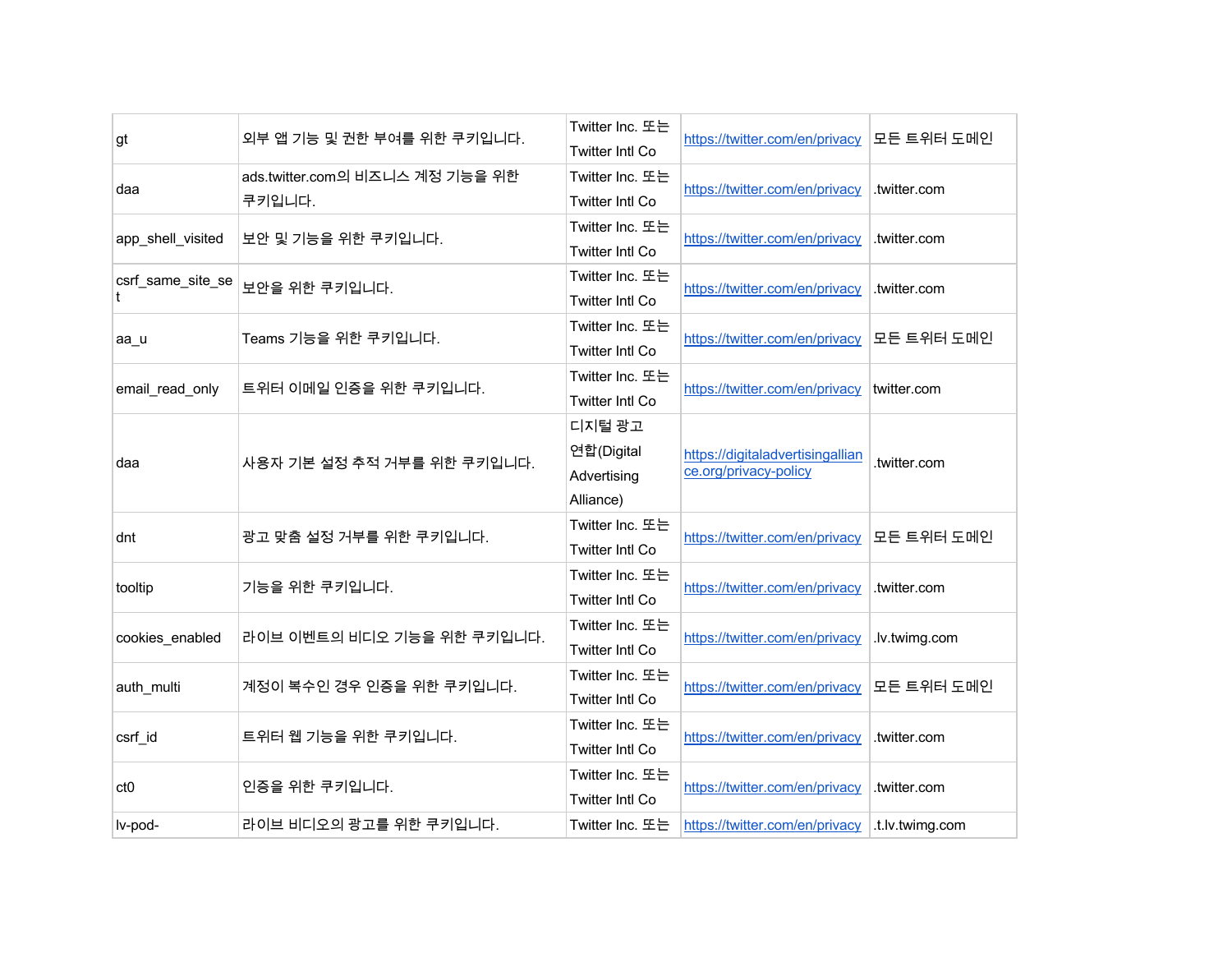|                     |                                             | Twitter Intl Co        |                                                               |                    |
|---------------------|---------------------------------------------|------------------------|---------------------------------------------------------------|--------------------|
|                     | tweetdeck_version   TweetDeck 기능을 위한 쿠키입니다. | Twitter Inc. 또는        |                                                               |                    |
|                     |                                             | <b>Twitter Intl Co</b> | https://twitter.com/en/privacy                                | .twitter.com       |
|                     |                                             | Twitter Inc. 또는        |                                                               | .twitter.com       |
| external_referer    | 애널리틱스를 위한 쿠키입니다.                            | Twitter Intl Co        | https://twitter.com/en/privacy                                |                    |
| connect.sid         | 기능 및 인증을 위한 쿠키입니다.                          | MoPub                  | https://www.mopub.com/en/l<br>egal/privacy                    | ads.twitter.com    |
| connect.sid         | 기능 및 인증을 위한 쿠키입니다.                          | MoPub                  | https://www.mopub.com/en/l<br>egal/privacy                    | ads.twitter.com    |
| sessionid           | MoPub 인증을 위한 쿠키입니다.                         | MoPub                  | https://www.mopub.com/en/l<br>egal/privacy                    | app.mopub.com      |
| sessionid           | MoPub 인증을 위한 쿠키입니다.                         | MoPub                  | https://www.mopub.com/en/l<br>egal/privacy                    | demand.mopub.com   |
| request_method      | 브라우징 기능 및 속도를 위한 쿠키입니다.                     | Twitter Inc. 또는        | https://twitter.com/en/privacy                                | help.twitter.com   |
|                     |                                             | <b>Twitter Intl Co</b> |                                                               |                    |
| lastOwnerId         | 트위터 Media Studio에 대한 복수 계정 액세스를             | Twitter Inc. 또는        | https://media.twitter.com/en/<br>articles/products/2018/media | studio.twitter.com |
|                     | 위한 쿠키입니다.                                   | <b>Twitter Intl Co</b> | -studio/faqs                                                  |                    |
| signup ui metrics   | 인증 및 계정 확인을 위한 쿠키입니다.                       | Twitter Inc. 또는        | https://twitter.com/en/privacy                                | 모든 트위터 도메인         |
|                     |                                             | <b>Twitter Intl Co</b> |                                                               |                    |
| ui_metrics          | 인증 및 계정 확인을 위한 쿠키입니다.                       | Twitter Inc. 또는        | https://twitter.com/en/privacy                                | 모든 트위터 도메인         |
|                     |                                             | <b>Twitter Intl Co</b> |                                                               |                    |
| timezone            | 시간대 기능을 위한 쿠키입니다.                           | Twitter Inc. 또는        | https://twitter.com/en/privacy                                | .twitter.com       |
|                     |                                             | <b>Twitter Intl Co</b> |                                                               |                    |
| mobile_ads_stat_t   | 사용자의 기본 설정을 보존하기 위해 사용되는                    | Twitter Inc. 또는        | https://twitter.com/en/privacy                                | ads.twitter.com    |
| ype                 | 쿠키입니다.                                      | <b>Twitter Intl Co</b> |                                                               |                    |
| mobile_ads_time_i   | 사용자의 기본 설정을 보존하기 위해 사용되는                    | Twitter Inc. 또는        | https://twitter.com/en/privacy                                | ads.twitter.com    |
| nterval             | 쿠키입니다.                                      | Twitter Intl Co        |                                                               |                    |
| <b>NEW SUBSCRIP</b> | 트위터를 처음 사용하는지 여부를 나타내는                      | Twitter Inc. 또는        | https://twitter.com/en/privacy                                | ads.twitter.com    |
| TION ACCOUNT        | 쿠키입니다.                                      | <b>Twitter Intl Co</b> |                                                               |                    |
| language            | help.twitter.com의 고객센터 기능을 위한               | Twitter Inc. 또는        | https://twitter.com/en/privacy                                | help.twitter.com   |
|                     | 쿠키입니다.                                      | <b>Twitter Intl Co</b> |                                                               |                    |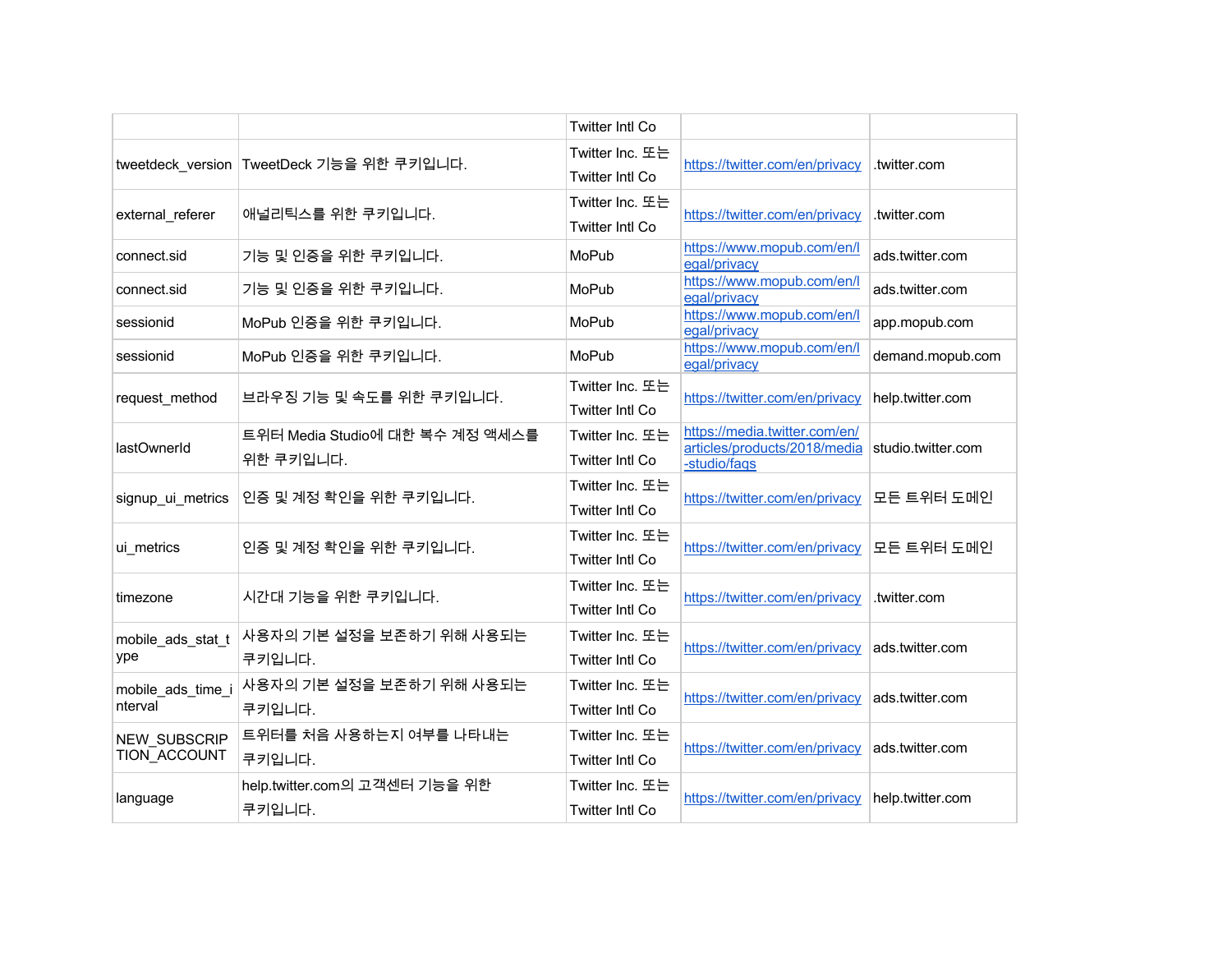| bouncer_reset_co<br>okie               | 비밀번호 재설정 및 계정 보안을 위한 쿠키입니다.                  | Twitter Inc. 또는<br>Twitter Intl Co        | https://twitter.com/en/privacy                                                                                        | .twitter.com          |
|----------------------------------------|----------------------------------------------|-------------------------------------------|-----------------------------------------------------------------------------------------------------------------------|-----------------------|
| client_token                           | 웹 인증을 위한 쿠키입니다.                              | Twitter Inc. 또는<br><b>Twitter Intl Co</b> | https://twitter.com/en/privacy                                                                                        | .twitter.com          |
| app_shell_referrer                     | 보안 및 기능을 위한 쿠키입니다.                           | Twitter Inc. 또는<br>Twitter Intl Co        | https://twitter.com/en/privacy                                                                                        | .twitter.com          |
| fm                                     | 오류 또는 성공 메시지 기능을 위한 쿠키입니다.                   | Twitter Inc. 또는<br><b>Twitter Intl Co</b> | https://twitter.com/en/privacy                                                                                        | .twitter.com          |
| _twitter_sess                          | 사용자 세션을 위한 쿠키입니다.                            | Twitter Inc. 또는<br>Twitter Intl Co        | https://twitter.com/en/privacy                                                                                        | .twitter.com          |
| _ttc_session                           | 번역을 위한 쿠키입니다.                                | Twitter Inc. 또는<br>Twitter Intl Co        | https://twitter.com/en/privacy                                                                                        | translate.twitter.com |
| d_prefs                                | 사용자의 쿠키 기본 설정을 위한 쿠키입니다.                     | Twitter Inc. 또는<br>Twitter Intl Co        | https://twitter.com/en/privacy                                                                                        | 모든 트위터 도메인            |
| com.adobe.reactor<br>esMigrated        | .dataElementCooki 마케팅을 위한 쿠키입니다.             | Twitter Inc. 또는<br>Twitter Intl Co        | https://www.adobe.com/priva<br>cy/opt-out.html#customeruse<br>https://www.adobe.com/priva<br>cy/experience-cloud.html | 모든 트위터 도메인            |
| _ep_sess                               | 로그인 상태 유지 기능을 위한 쿠키입니다.                      | Twitter Inc. 또는<br>Twitter Intl Co        | https://business.twitter.com/e<br>n/help/campaign-<br>setup/quick-promote.html                                        | .twitter.com          |
| momentmaker.tos.<br>accepted           | 브랜드 파트너용 MomentMaker pro 기능 인증을<br>위한 쿠키입니다. | Twitter Inc. 또는<br><b>Twitter Intl Co</b> | https://twitter.com/en/privacy                                                                                        | 모든 트위터 도메인            |
| messages                               | MoPub 인증을 위한 쿠키입니다.                          | MoPub                                     | https://www.mopub.com/en/l<br>egal/privacy                                                                            | 모든 트위터 도메인            |
| ACLK_DATA                              | YouTube 통합 및/또는 애널리틱스를 위한<br>쿠키입니다.          | Google                                    | https://policies.google.com/te<br>chnologies/cookies?hl=en                                                            | youtube.com           |
| <b>GED PLAYLIST</b><br><b>ACTIVITY</b> | YouTube 통합 및/또는 애널리틱스를 위한<br>쿠키입니다.          | Google                                    | https://policies.google.com/te<br>chnologies/cookies?hl=en                                                            | twitter.com           |
| <b>YSC</b>                             | YouTube 통합 및/또는 애널리틱스를 위한<br>쿠키입니다.          | Google                                    | https://policies.google.com/te<br>chnologies/cookies?hl=en                                                            | youtube.com           |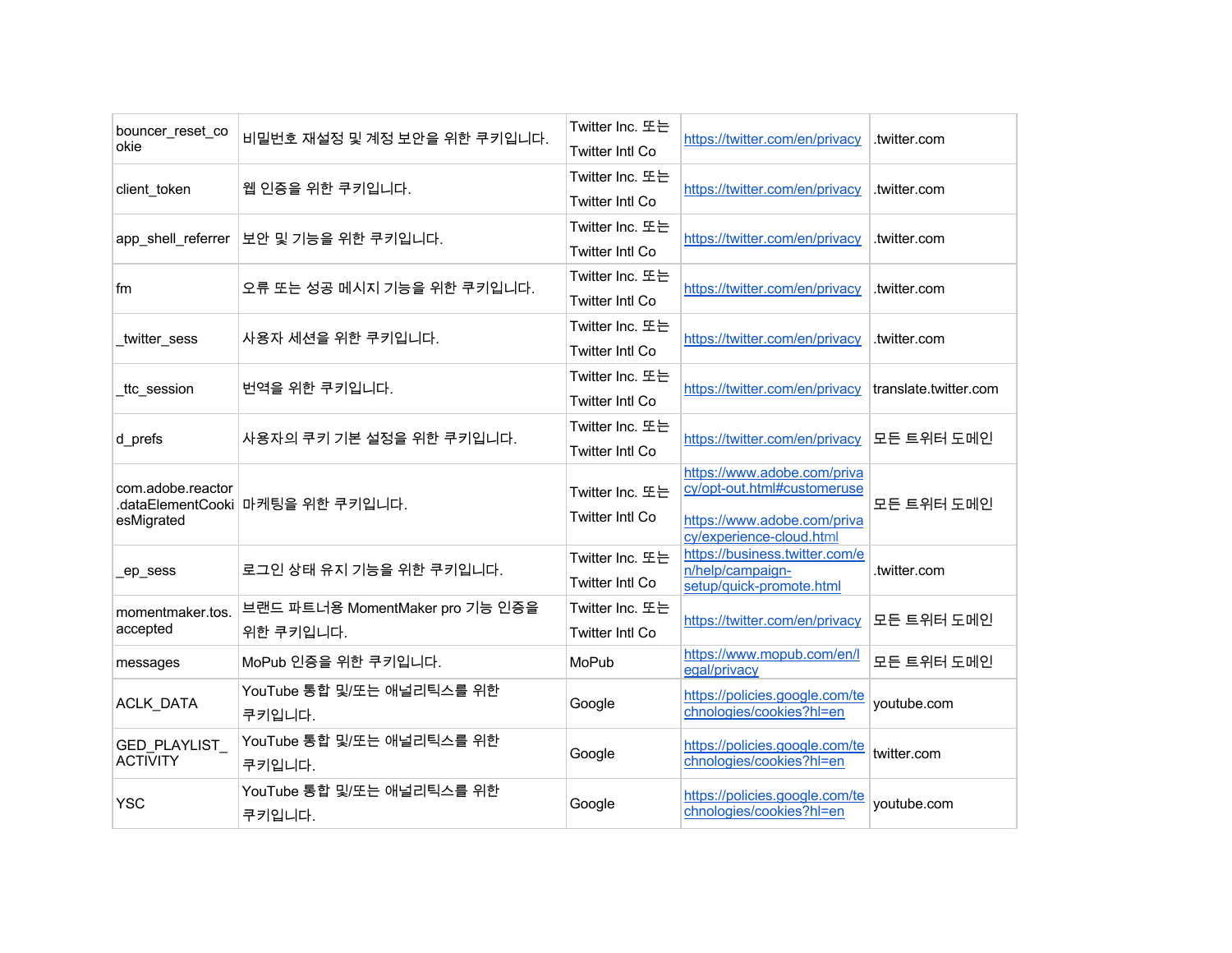| VISITOR INFO1<br>LIVE         | YouTube 통합 및/또는 애널리틱스를 위한<br>쿠키입니다. | Google | https://policies.google.com/te<br>chnologies/cookies?hl=en | youtube.com      |
|-------------------------------|-------------------------------------|--------|------------------------------------------------------------|------------------|
| VISITOR_INFO1<br>LIVE_k       | YouTube 통합 및/또는 애널리틱스를 위한<br>쿠키입니다. | Google | https://policies.google.com/te<br>chnologies/cookies?hl=en | youtube.com      |
| VISITOR INFO1<br>LIVE default | YouTube 통합 및/또는 애널리틱스를 위한<br>쿠키입니다. | Google | https://policies.google.com/te<br>chnologies/cookies?hl=en | youtube.com      |
| <b>CONSENT</b>                | YouTube 통합 및/또는 애널리틱스를 위한<br>쿠키입니다. | Google | https://policies.google.com/te<br>chnologies/cookies?hl=en | google.com       |
| <b>SIDCC</b>                  | YouTube 통합 및/또는 애널리틱스를 위한<br>쿠키입니다. | Google | https://policies.google.com/te<br>chnologies/cookies?hl=en | google.com       |
| <b>PREF</b>                   | YouTube 통합 및/또는 애널리틱스를 위한<br>쿠키입니다. | Google | https://policies.google.com/te<br>chnologies/cookies?hl=en | youtube.com      |
| <b>DSID</b>                   | 더블 클릭 통합 및/또는 애널리틱스를 위한<br>쿠키입니다.   | Google | https://policies.google.com/pr<br>ivacy?hl=en              | .doubleclick.net |
| test cookie                   | 더블 클릭 통합 및/또는 애널리틱스를 위한<br>쿠키입니다.   | Google | https://policies.google.com/pr<br>ivacy?hl=en              | doubleclick.net  |
| id                            | 더블 클릭 통합 및/또는 애널리틱스를 위한<br>쿠키입니다.   | Google | https://policies.google.com/pr<br>ivacy?hl=en              | doubleclick.net  |
| pm sess                       | 더블 클릭 통합 및/또는 애널리틱스를 위한<br>쿠키입니다.   | Google | https://policies.google.com/pr<br>ivacy?hl=en              | doubleclick.net  |
| pm_sess_                      | 더블 클릭 통합 및/또는 애널리틱스를 위한<br>쿠키입니다.   | Google | https://policies.google.com/pr<br>ivacy?hl=en              | doubleclick.net  |
| aboutads_sess                 | 더블 클릭 통합 및/또는 애널리틱스를 위한<br>쿠키입니다.   | Google | https://policies.google.com/pr<br>ivacy?hl=en              | .doubleclick.net |
| <b>IDE</b>                    | 더블 클릭 통합 및/또는 애널리틱스를 위한<br>쿠키입니다.   | Google | https://policies.google.com/pr<br>ivacy?hl=en              | .doubleclick.net |
| <b>FLC</b>                    | 더블 클릭 통합 및/또는 애널리틱스를 위한<br>쿠키입니다.   | Google | https://policies.google.com/pr<br>ivacy?hl=en              | .doubleclick.net |
| <b>RUL</b>                    | 더블 클릭 통합 및/또는 애널리틱스를 위한             | Google | https://policies.google.com/pr doubleclick.net             |                  |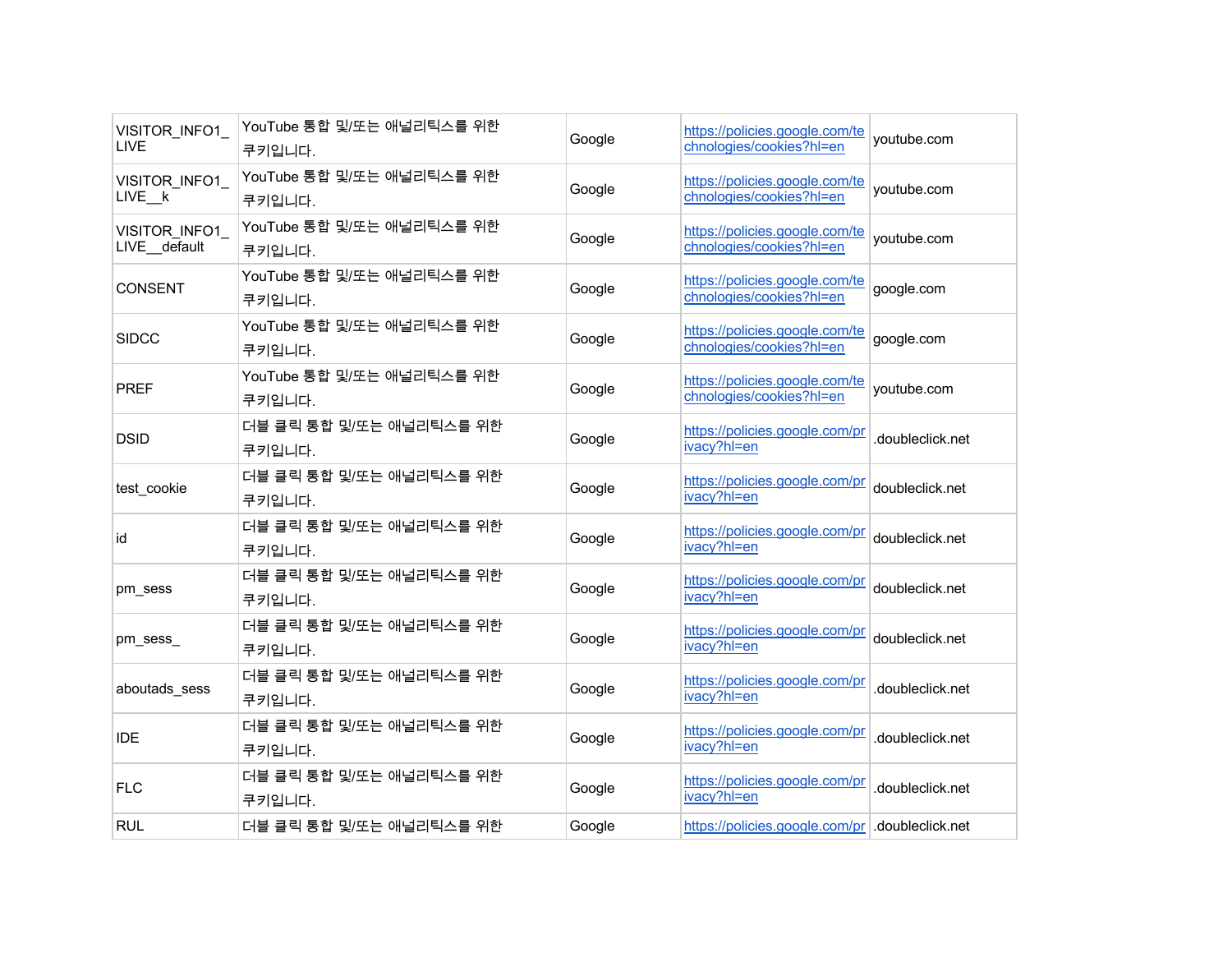|                          | 쿠키입니다.                                    |                       | ivacy?hl=en                                                                                      |              |
|--------------------------|-------------------------------------------|-----------------------|--------------------------------------------------------------------------------------------------|--------------|
| ncuid                    | 더블 클릭 통합 및/또는 애널리틱스를 위한<br>쿠키입니다.         | Google                | https://policies.google.com/pr<br>ivacy?hl=en                                                    | twitter.com  |
| $\mathsf{-s}$            | Branch Metrics 애널리틱스를 위한 쿠키입니다.           | <b>Branch Metrics</b> | https://branch.app.link/optout                                                                   | .app.link    |
| <b>GRECAPTCHA</b>        | Google Recaptcha 및/또는 애널리틱스를 위한<br>쿠키입니다. | Google                | https://policies.google.com/pr<br>ivacy?hl=en                                                    | google.com   |
| <b>NID</b>               | Google Recaptcha 및/또는 애널리틱스를 위한<br>쿠키입니다. | Google                | https://policies.google.com/pr<br>ivacy?hl=en                                                    | google.com   |
| giphy_pbid               | Giphy 통합 및/또는 애널리틱스를 위한 쿠키입니다.            | Giphy Inc             | https://support.giphy.com/hc/<br>en-<br>us/articles/360032872931-<br><b>GIPHY-Privacy-Policy</b> | .giphy.com   |
| didomi_accept_co<br>okie | Giphy 통합 및/또는 애널리틱스를 위한 쿠키입니다.            | Giphy Inc             | https://support.giphy.com/hc/<br>en-<br>us/articles/360032872931-<br><b>GIPHY-Privacy-Policy</b> | .giphy.com   |
| csrftoken                | Giphy 통합 및/또는 애널리틱스를 위한 쿠키입니다.            | Giphy Inc             | https://support.giphy.com/hc/<br>en-<br>us/articles/360032872931-<br><b>GIPHY-Privacy-Policy</b> | .giphy.com   |
| didomi token             | Giphy 통합 및/또는 애널리틱스를 위한 쿠키입니다.            | Giphy Inc             | https://support.giphy.com/hc/<br>en-<br>us/articles/360032872931-<br><b>GIPHY-Privacy-Policy</b> | .giphy.com   |
| _gid                     | 테너 통합 및/또는 애널리틱스를 위한 쿠키입니다.               | Google                | https://tenor.com/legal-terms                                                                    | .twitter.com |
| _ga                      | 테너 통합 및/또는 애널리틱스를 위한 쿠키입니다.               | Google                | https://tenor.com/legal-terms                                                                    | .twitter.com |
| _ga                      | Google 애널리틱스                              | Google                | https://policies.google.com/te<br>chnologies/cookies                                             | twitter.com. |
| $\_\g{gac}$              | Google 애널리틱스                              | Google                | https://policies.google.com/te<br>chnologies/cookies                                             | .twitter.com |
| _gid                     | Google 애널리틱스                              | Google                | https://policies.google.com/te<br>chnologies/cookies                                             | .twitter.com |
| _gat                     | Google 애널리틱스                              | Google                | https://policies.google.com/te<br>chnologies/cookies                                             | .twitter.com |
| utma                     | Google 애널리틱스                              | Google                | https://policies.google.com/te<br>chnologies/cookies                                             | .twitter.com |
| utmb                     | Google 애널리틱스                              | Google                | https://policies.google.com/te<br>chnologies/cookies                                             | .twitter.com |